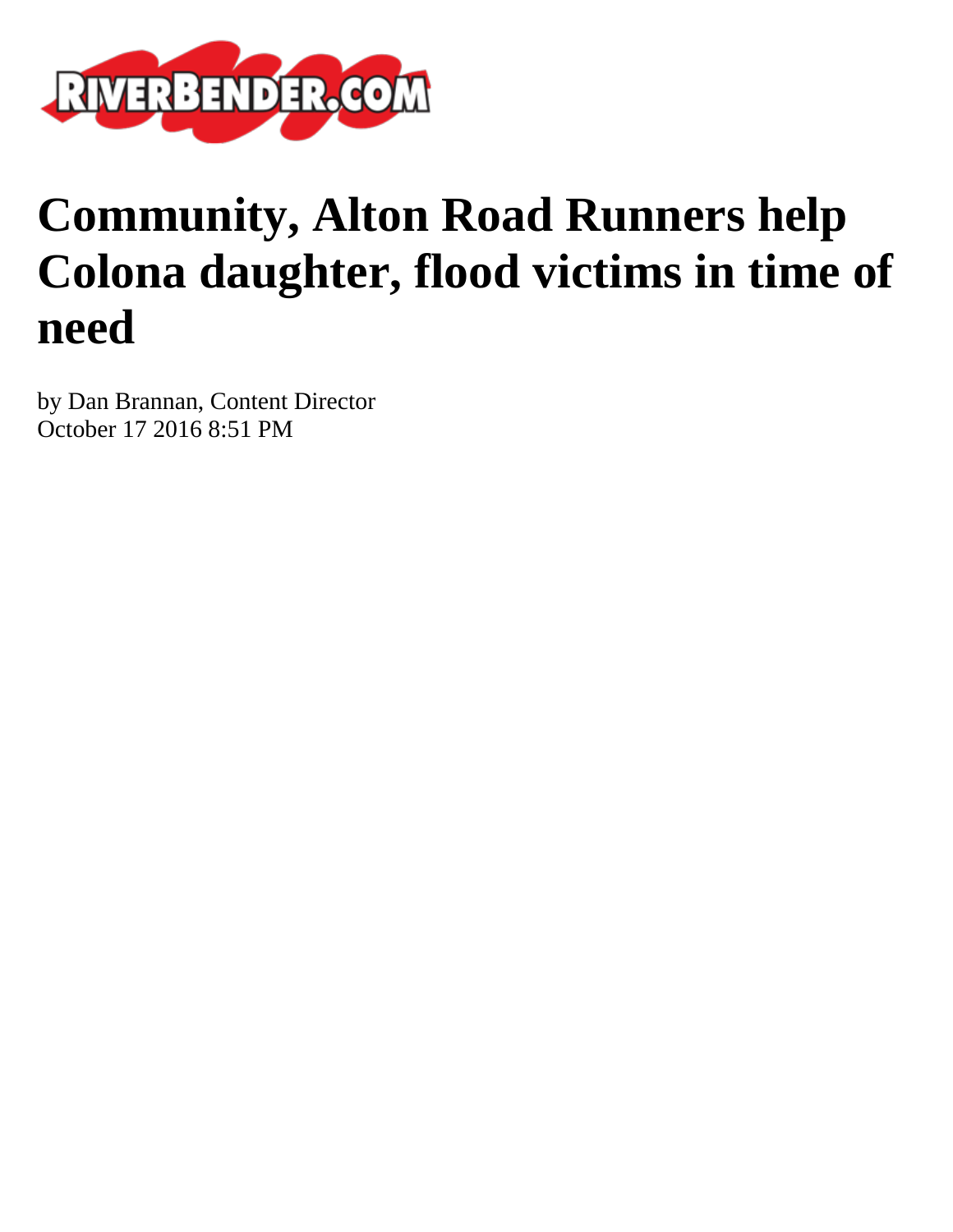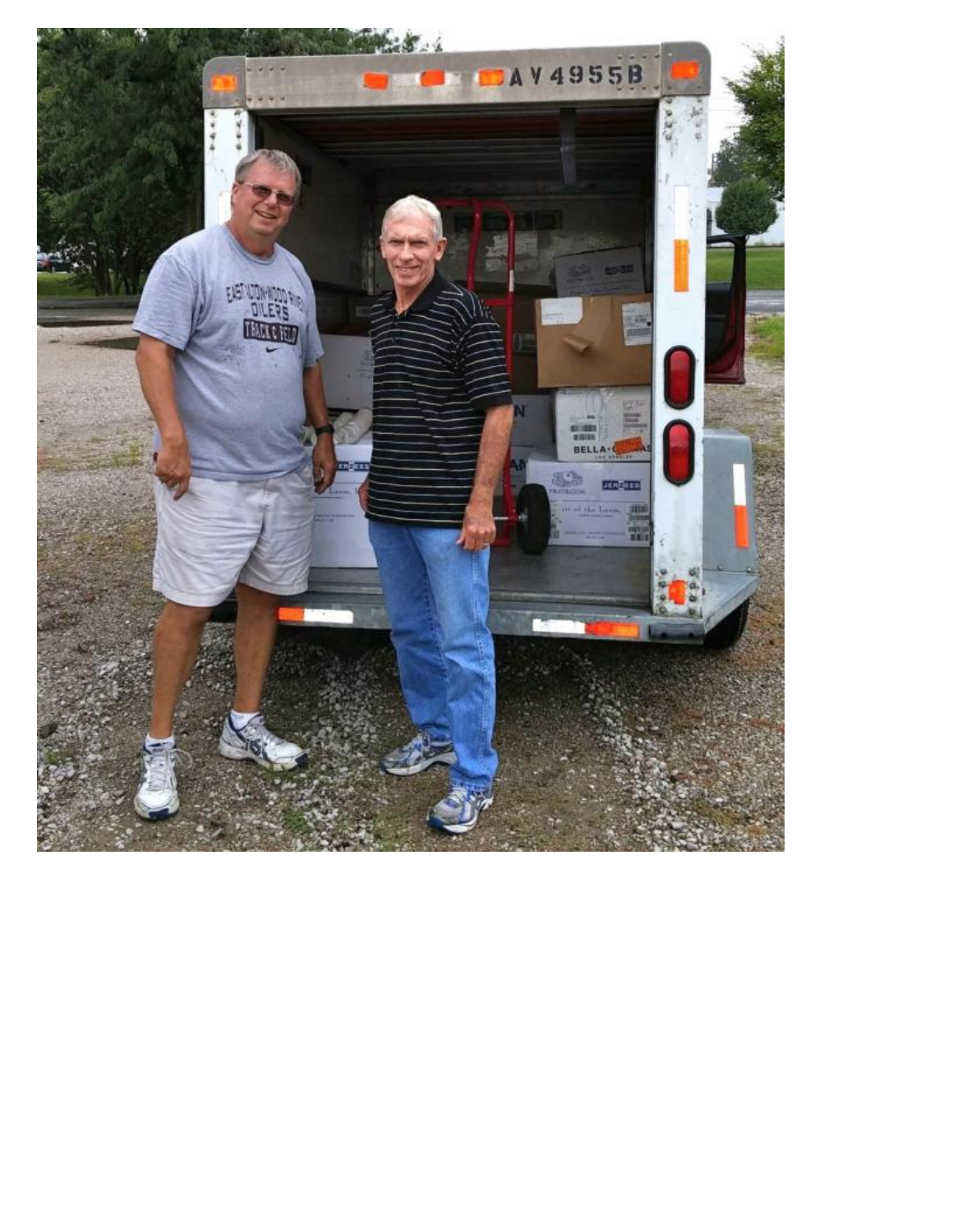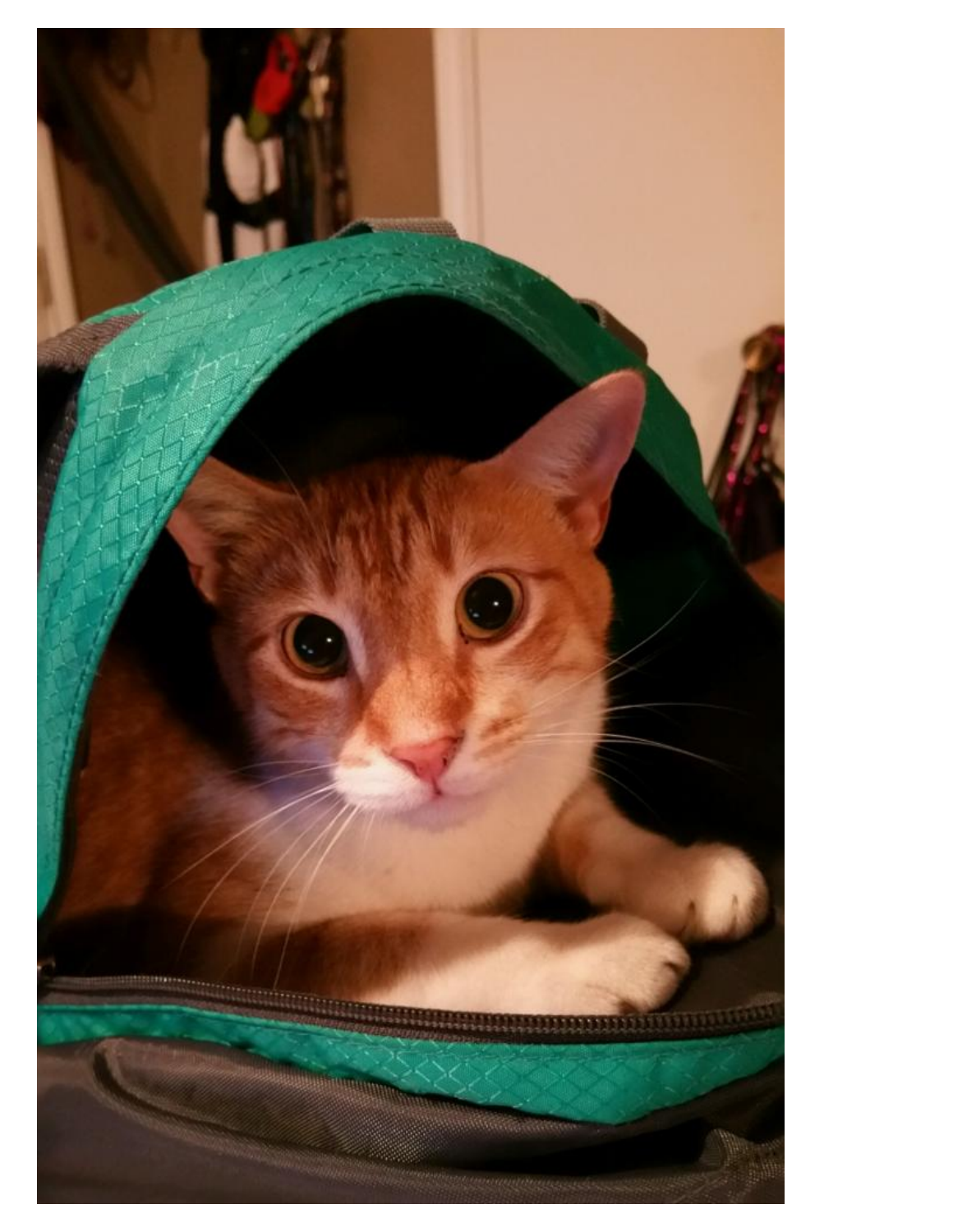

**WOOD RIVER** - For years, **Russ and Kathy Colona** have been highly involved in the **Alton Roadrunners Club** and in recent years directed the annual Great River Road Race right after Thanksgiving in Alton.

Recently, **Russ and Kathy's daughter, Rhiannon Schmidt**, was affected in the flood in Baton Rouge, La.

Russ and Kathy Colona had an outpouring of support from area residents to assist Rhiannon. **The Alton Road Runners** not only assisted their daughter, but they sent an abundance of left over T-shirts for people there who had lost the majority of their belongings. Russ and Kathy's church, St. Paul Lutheran in Wood River, had a golf tourney in late September and all the proceeds went to helping their daughter rebuild.

Both Russ and Kathy said they couldn't thank the people of the area enough for their generosity to help their daughter in her time of need.

Russ is also **East Alton-Wood River High School's head cross country and track coach** and has left quite an impact on the athletes who have followed him.

He said it was difficult to see the devastation that occurred in Louisiana.

"What an experience, we spent a day sorting through rubbish looking for important papers, searching stores for supplies," Russ said. "We toured the devastation in the area and waited in line getting food from the Salvation Army. The free things we brought down were highly appreciated and shared by all."

Russ said just seeing the devastation and listening to the sad stories, tugs at a person's heart.

"It's hard to see and hear," he said of the difficulties the people of the area had to endure. "They are strong down here and will make it. It will be a long time before things get better but they will."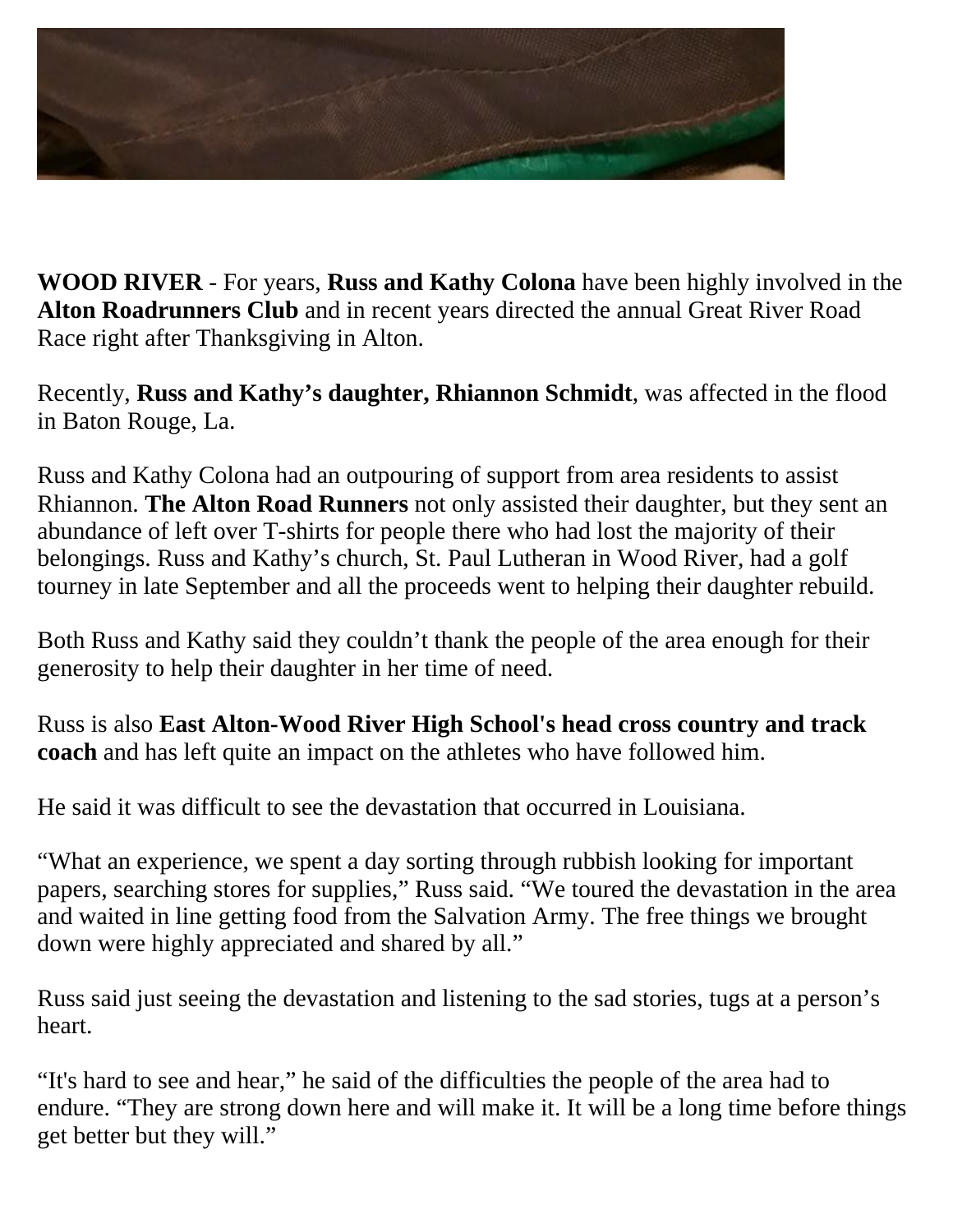Russ and Kathy helped their daughter search through old belongings that were in a trash pile in their front yard. The two said that was one of the most riveting experiences of the entire trip. Rhiannon, a teacher like her father, works in the Baton Rouge area. She also helped care for multiple abandoned cats after the flooding.

Baton Rouge and much of southern Louisiana was devastated by extreme flooding after 20 inches of rain hit the area in a 48-hour period ending the morning of Aug. 13. Thousands of people, animals, and local shelters and rescues were at risk, as no advanced warning was given to evacuate. The federal government declared 20 parishes as major disaster areas, days after the flooding began.

Russ and Kathy said there were absolutely humbled and overwhelmed by the response of their friends, neighbors, their church and the Alton Road Runners Club to help them.

"When we first got the call from our daughter that she was trapped at her house and waiting to be rescued, everyone was praying and asking what can we do to help. It is very humbling to see how concerned everyone is and how willing to help they are," he said. "We were just telling everyone at our Alton Road Runner meeting what had happened and immediately there was a motion to pay for a U-haul trailer for us to use to take the donations down to her and to donate as many of our past race shirts we have stock piled. Then we were able to go and see her and help others in the area."

The Alton Road Runners also benefit a charity with some of the proceeds from the Great River Road Race each year. The Road Runners have a running series during the summer for children, along with other special running events.

Mike Cleary and the other Road Runners were ecstatic that something could be done to help Russ and Kathy's daughter and others in Louisiana.

"It turned out we had a lot of shirts left over the years from races," Cleary said. "In the past we anguished over those for years on what to do with them and how to channel them somewhere best used for somebody. With my urging, we loaded up a trailer club, paid for the rental and took all the shirts we had down to Louisiana."

Cleary said from what he was told people were just ecstatic to get those shirts and that meant a lot to the Road Runners. Cleary and a group of raised money on their own for Russ' daughter to start again, then the church did its part with the golf tourney and more.

"Russ and Kathy are very humble people and don't want to bring attention to themselves," Cleary said. "They are wonderful people. Russ said when he was giving away shirts, people came up to him and asked could they have three, because they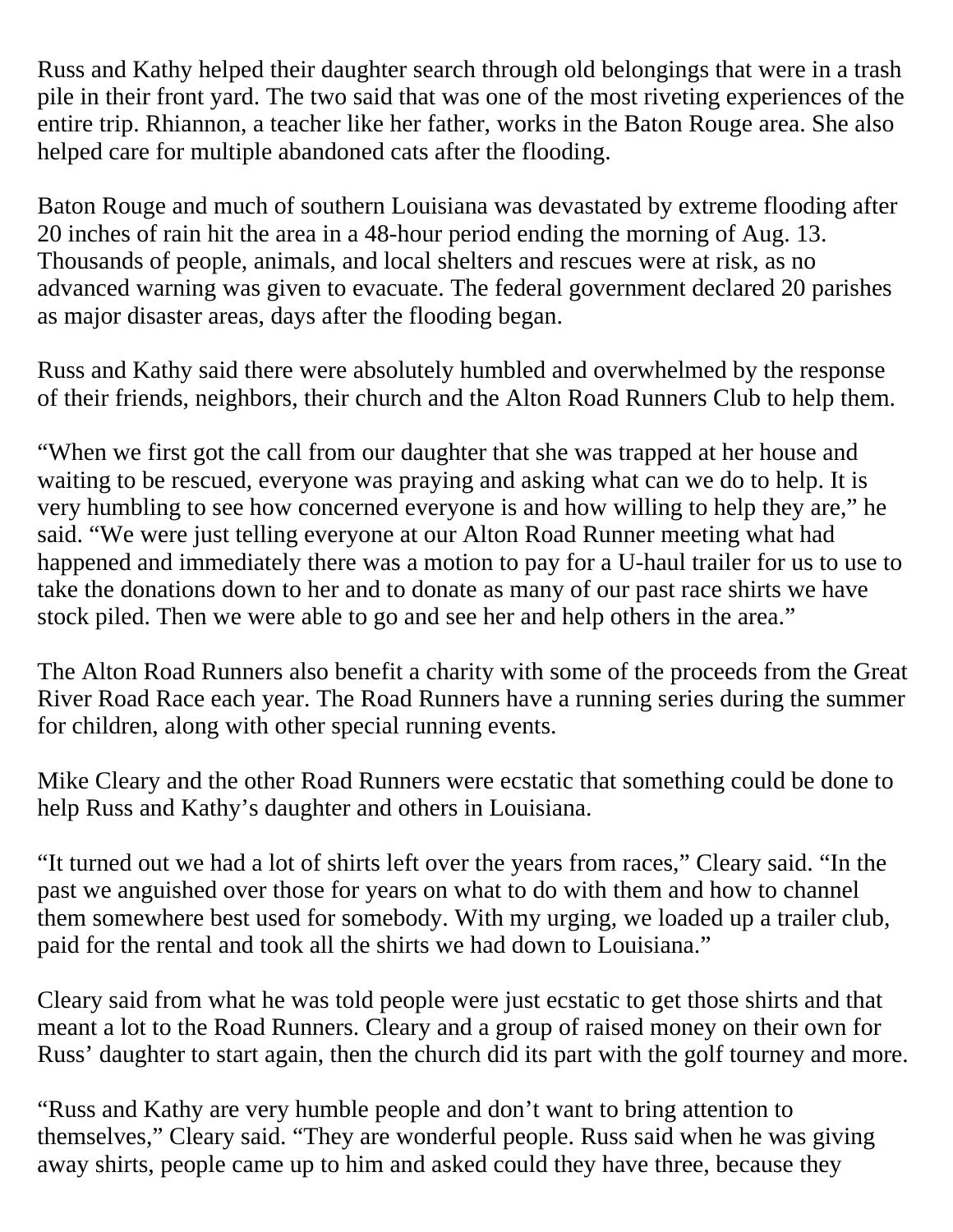barely had any clothing. Russ looked back more than once and said take six if you need them. The shirts we stored all those years ended up being used to help people there and that was amazing."